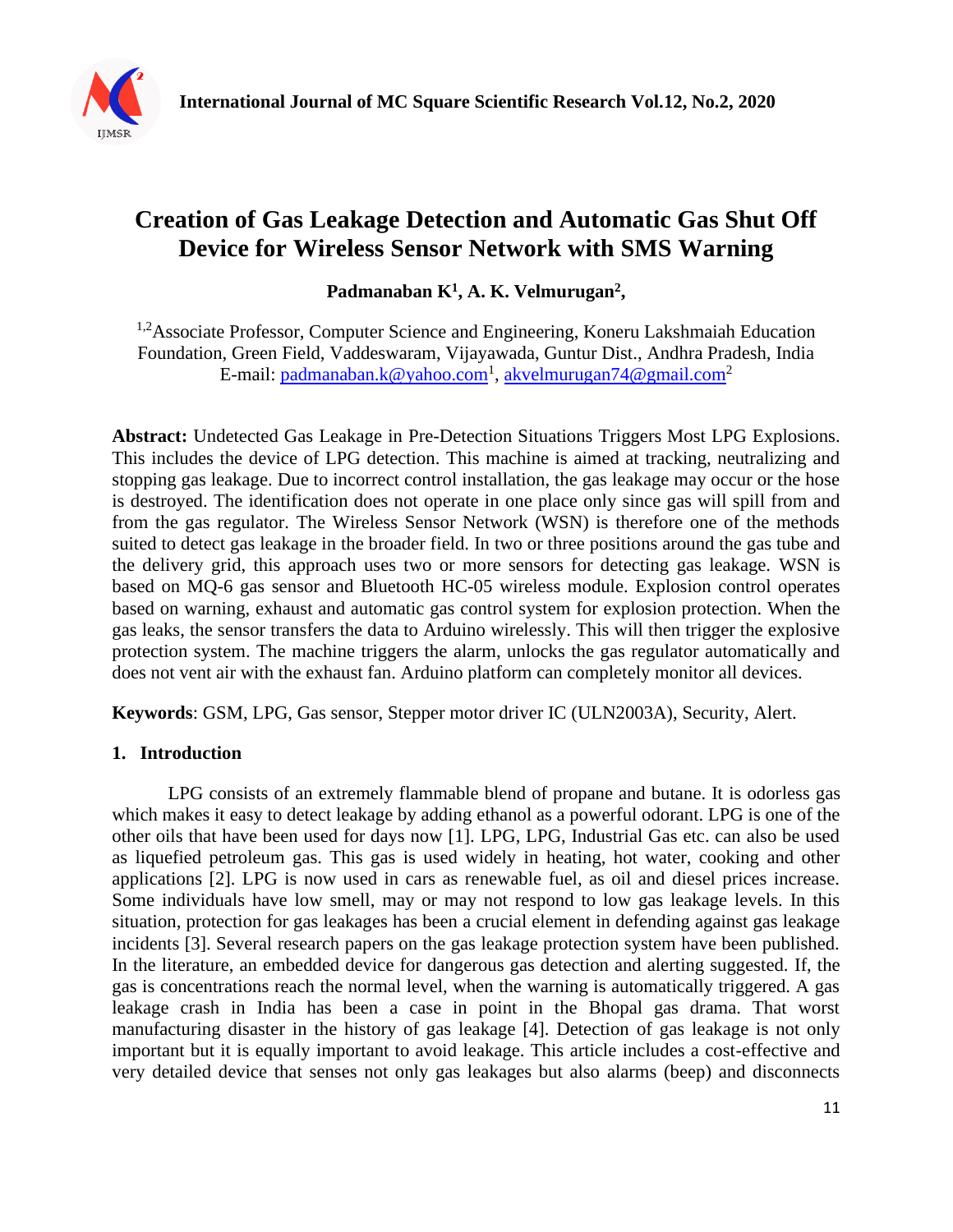

main power supplies and gas and sends an SMS. The GSM module is used to alert the user to an SMS [5].

The MQ-6 gas sensor has been used to have high precision. In industry, heating systems, household appliances and cars, poisonous and flammable gases are commonly used. Carbon gasses, such as propane, ethane, butane, methane, ethylene, etc. In the pressurized bottles, propane or butane, also called liquefied petroleum gas (LPG), is typically contained in liquid form and vaporized at natural temperatures [6]. A leak could set off and lead to explosion. In recent years, leakage detection of gases, particularly in the areas of defense, manufacturing, environmental and control, has thus become increasingly interesting [7]. A traditional gas leakage system uses detectors on site to alert people to the leakage. In the absence of an on-site first-response team, it is a downside of the traditional leakage scheme [8]. Therefore a device is required to identify the leakage and transmit information via wireless media to the first response team. In the absence of people on the premises, a leak detection system which initiates an alarm call or SMS would be more successful [9].

#### **2. Literature Survey**

The gas leak detector suggested that complies with UK workplace and health requirements. Carbon pollution is a big problem for transportation vehicles for residential, business and gas [10]. The installation of a gas leak detector at vulnerability is one of the prevention steps in preventing danger associated with the gas leak. The purpose of this work is to create an inexpensive, automated warning device to detect the leakage of liquid petroleum gas in different locations.

The system proposed is composed of three major components, one GSM and one PIC modular, one leak detector module and one safety circuit. Proposed a Gas Cylinder maintenance integrated system [11]. The gas leakage sensing module sends SMS to the consumer via GSM. The GSM module is used to send short messages on the potential for gas leaks, and as an additional feature it can reserve a recharging cylinder or program a device to reserve the cylinder automatically via SMS [12]. The load cell interfacing into the microcontroller controls the weight of the cylinder.

The wireless LPG leakage control system developed for home protection. The suggested device detects the LPG's leakage and tells the customer using the GSM about the leakage [13]. This method also has the characteristic that the intake is represented by total weight roughly. Whenever the device senses a spike in LPG leakage, it warns automatically by enabling a warning and transmitting message simultaneously to the cell phones in question [14]. The ventilator is turned on to the gas and a secured, LPG valve is closed to the cylinder by signals to prevent further leakage. The unit ensures stability and avoids explosion.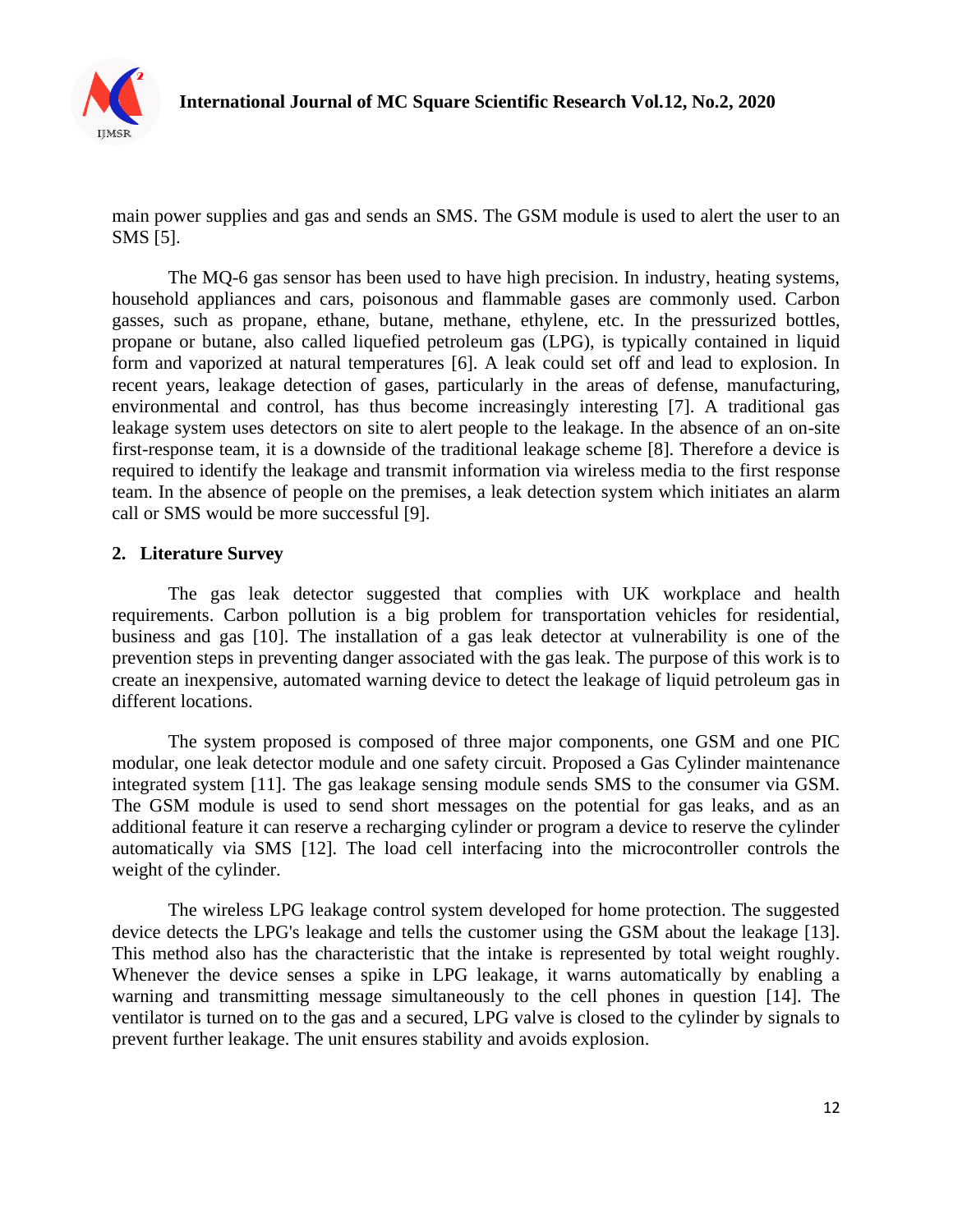

Developed a device based on a microcontroller, using a gas sensor (MQ6) to detect LPG leakage. The unit is often integrated with an alert unit to sound an alarm or to provide a description of the leak. With fast response time at an inexpensive rate, the sensor has great sensitivity [15]. If leakage is detected, a message is sent immediately to the individual person or family member using the GSM mobile network. The LPG cylinders are also weighed in weight and seen in the LCD view. The gas quantity of less than 10 kg requires that the new cylinder be sent to a distributor automatically with the text message. It alerts the user by sending a request to refill the cylinders when the weight of the cylinder lies below or equal to 0.5 Kg.

#### **3. Proposed System**

After the identification of 0.001% of LPG leakage, the proposed system takes an automatic control step. This automatic control action provides a mechanical stepper motor handle for the valve closure. The closure of the cylinder button stops the gas flow and the eruption of flames. The combination of a relay and the stepper motor that will shut down the house's electricity enhances human comfort. Figure 1 shows the block diagram of the system.



**Figure 1:** Design of the system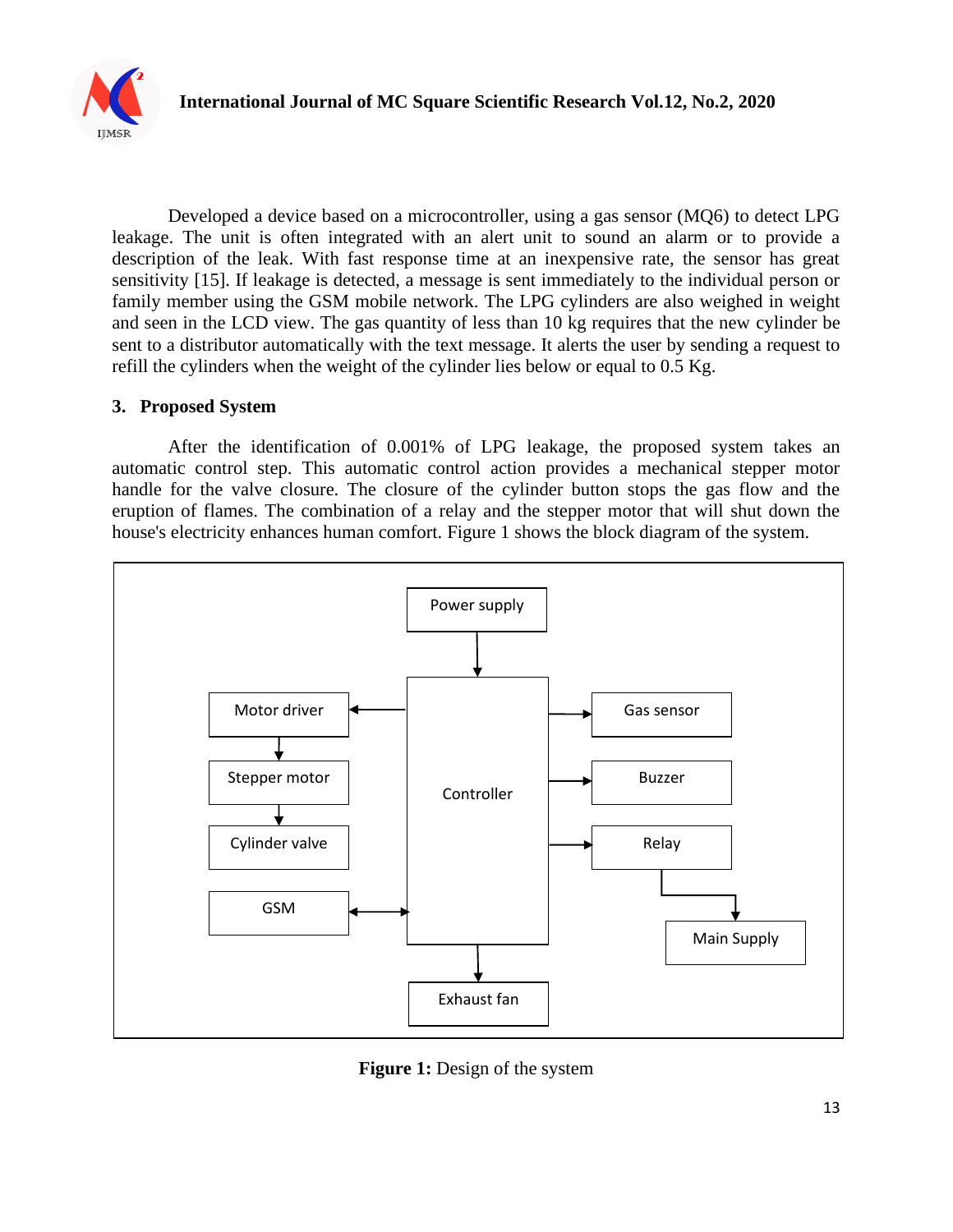

We often send a warning message (SMS) to notify users of an LPG leakage by using a GSM module, and a buzzer is issued to alert neighbors in the absence of user to an LPG leakage. The aim of this method is to reduce the risk of a gas leakage explosion. The biggest benefit of this method is that it automatically executes the whole process and has a quick response time.

# **4. Results**

The experiments conducted by releasing LPG into the sensor's atmosphere. It is possible to detect the gas detector and reaction device. The test results for the concentration of the gas in the air around the sensor are carried out on the system at various times and days. The MQ6 gas sensor senses the leakage of LPG gas. The micro controller provides an analog output from the gas sensor and translates it into digital form with a built-in ADC. The instructions are predefined. The exhaust fan is now allowed. Therefore, gas concentration is reduced within the room. The stepper engines are then rotated to close the cylinder button and the main power supply. This means that the gas leakage stops the stream flow. The relay is shut off the house power supply. The buzzer triggers a warning to demonstrate the gas leakage. The user is then told via the GSM module using an SMS.



**Figure 2:** Hardware design of the system

A constant lap due to heavy gas accumulation is the last four values. The experiment tested to place the LPG device from a gas supply at varying distances. Figure 2 shows the hardware design of the system.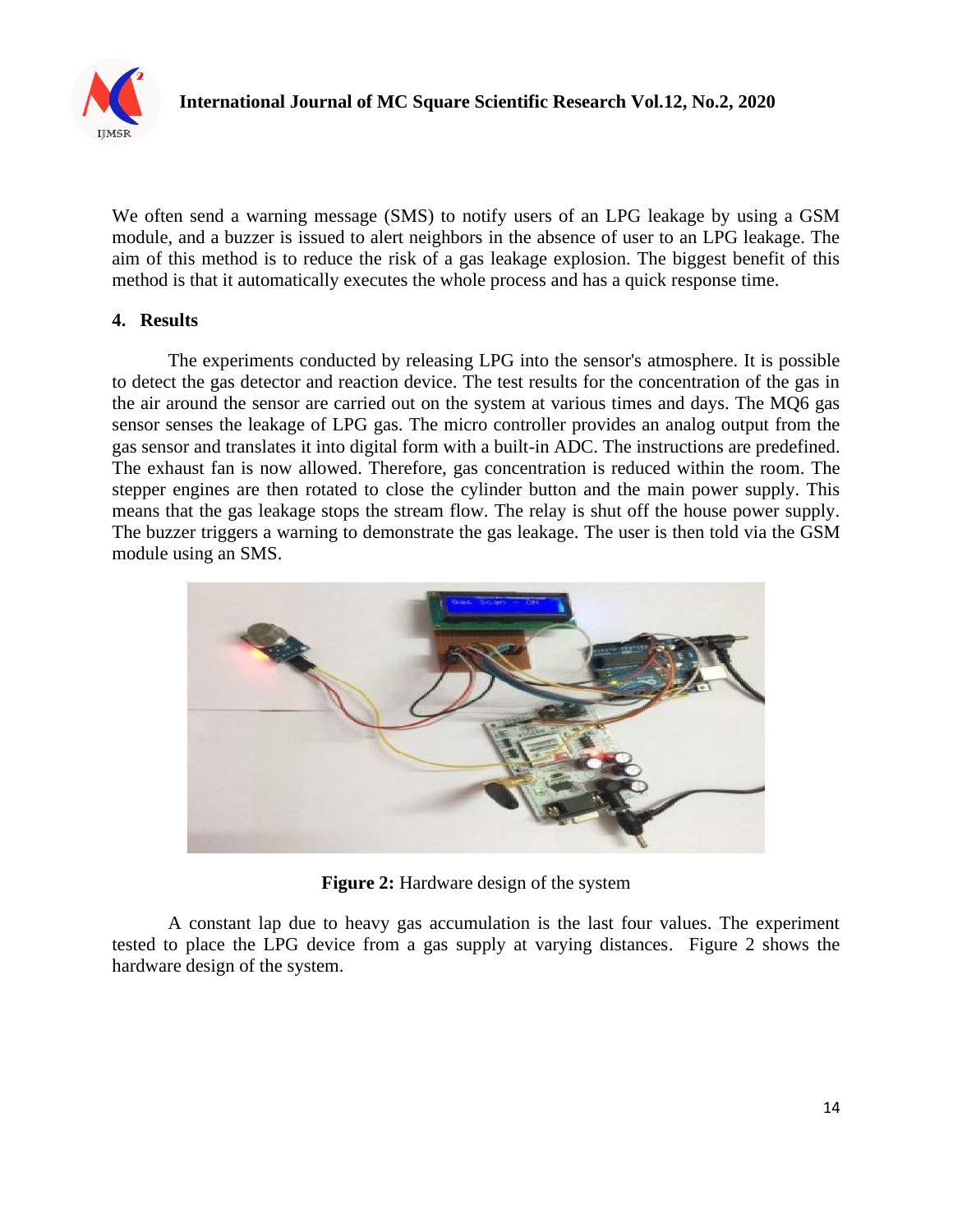



**Figure 3:** Gas leakage level

The reaction time of the LPG machine is shortened by the distance from gas source when the LPG unit checked at various distances of the gas source. The sensitivity of the gas sensor in clean air also found to be very high. The sensitivity of the gas sensor ranged from temperature to reference voltage over time. Figure 3 shows the gas leakage level.



**Figure 4:** Alert message

The perceived voltage is still stable in constant gas concentration. The gas sensor reacts rapidly to gas so the gap in time between test results at the same concentration is very limited when it is very large. Figure 4 shows alert message.

## **5. Conclusion**

The article used IoT technology to improve existing security standards. The creation of prototype has revolutionized in the field of leak protection. Hazardous and toxic gases are to the environment, negating any major or minor hazards because of them. Send text messages are to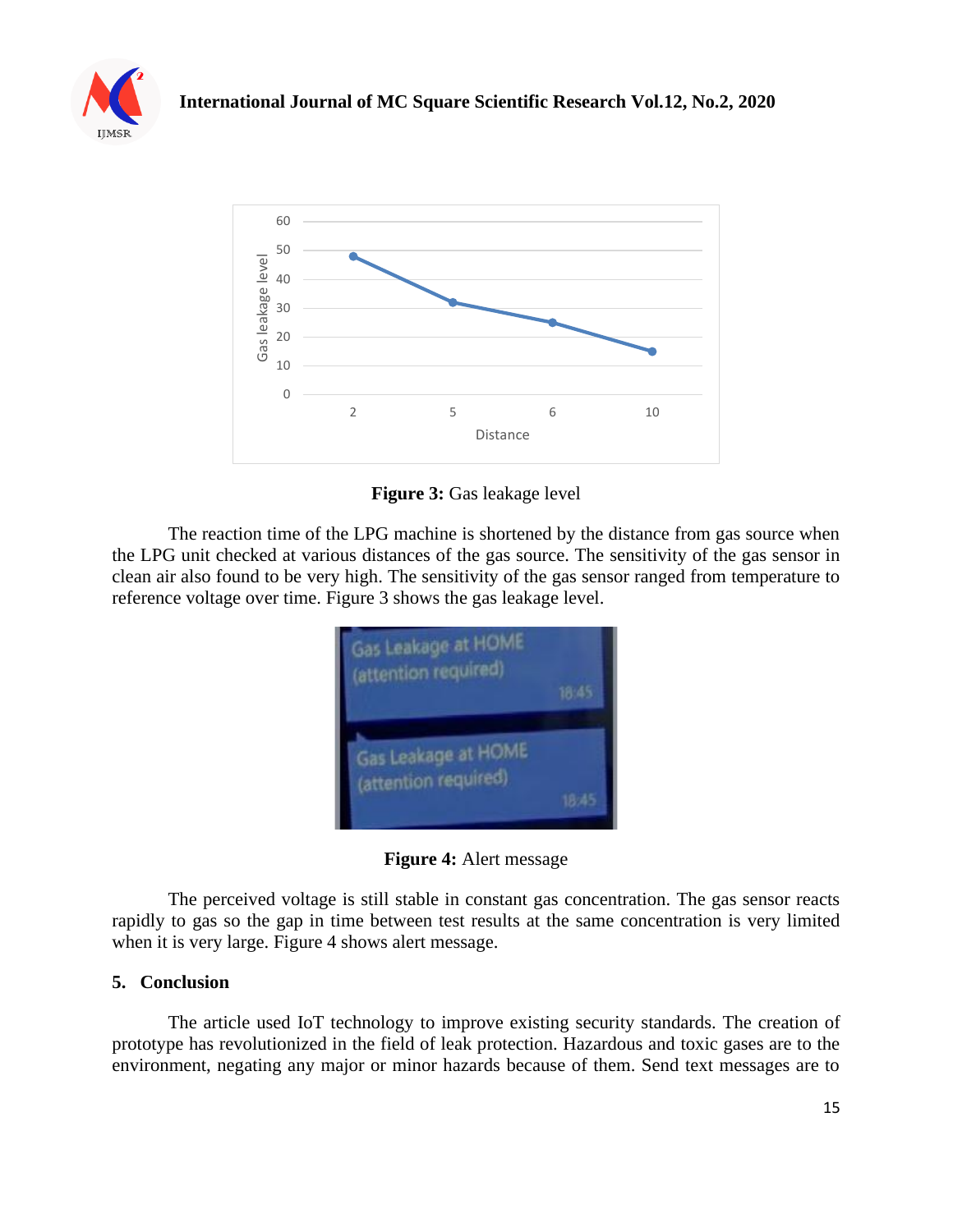

the appropriate authorities; and Ability to perform data analysis on sensors. The system can detect gases in the environment. With a gas sensor, doing this will prevent significant harmful problems from occurring. Fire sensing and warning devices can be combined with other building systems to improve fire protection in the building. The fire warning system is capable of coordinating with other building devices, discerning fire and non-fire danger accurately, determining the approximate location of the fire in the building and making ongoing assessments of fire- and smoke distribution inside the building. The integration technologies will however, also generate new risks. For example, sensor technology must be durable sufficient to avoid alarms and to ensure that key information, such as occupant's location, is not lost due to saturation of fire data. In addition to granting fire protection priority over other construction operations, automated building systems would have to be planned to prevent fire emergencies from crashing into the building service structure.

#### **Reference**

- [1].Chennakesavan C. Automatic Oil Leak Detection Conveyed Over GSM.
- [2].Bharath SV, Sidharth T, Kaviti S, Balachander B. Drainage Monitoring System Using IOT (Dms). Indian Journal of Public Health Research & Development. 2017;8(4):1084-7.
- [3].Kaviti S, Balachander B. Drainage Monitoring System Using Iot (Dms). Indian Journal of Public Health Research & Development. 2017 Oct 1;8(4).
- [4].Gbegi DO, Mnena IJ, Imoter DM. Effects Of Treasury Single Account On Performance And Survival Of Deposit Money Banks In Nigeria. Nigerian Journal of Management Sciences Vol. 2019;7(1).
- [5].Shinta T. Pengaruh Stres Kerja Dan Lingkungan Kerja Terhadap Kinerja Karyawan Studi Kasus Pada Karyawan Pt. Delapan Naga Mas Kecamatan Tenayan Raya (Doctoral Dissertation, Universitas Islam Negeri Sultan Syarif Kasim Riau).
- [6].Esione UO, Okeke MN. Effect of Capacity Building on Productivity Alcoholic Beverage Companies.
- [7].Amachree EN. Factors Influencing Provision Of Quality Services In Federal Medical Centre, Yenagoa, Bayelsa State, Nigeria.
- [8].Tamunomiebi MD, Adim CV. Adaptive Capacity and Corporate Reputation in the Port Harcourt Electricity Distribution Company, Port Harcourt, Nigeria.
- [9].Amachree EN. Factors Influencing Provision Of Quality Services In Federal Medical Centre, Yenagoa, Bayelsa State, Nigeria.
- [10]. Haidar MA.Strategic Planning and Its Impact on the Human Resources Performance in Industrial Sector in the Republic of Yemen*.*(Doctoral dissertation, Dr. Babasaheb Ambedkar Marathwada University Aurangabad).
- [11]. Flores-Cortez O, Cortez R, González B. Design and Implementation of an IoT Based LPG and CO Gases Monitoring System. InCS & IT Conference Proceedings 2021 Jun 19 (Vol. 11, No. 8). CS & IT Conference Proceedings.